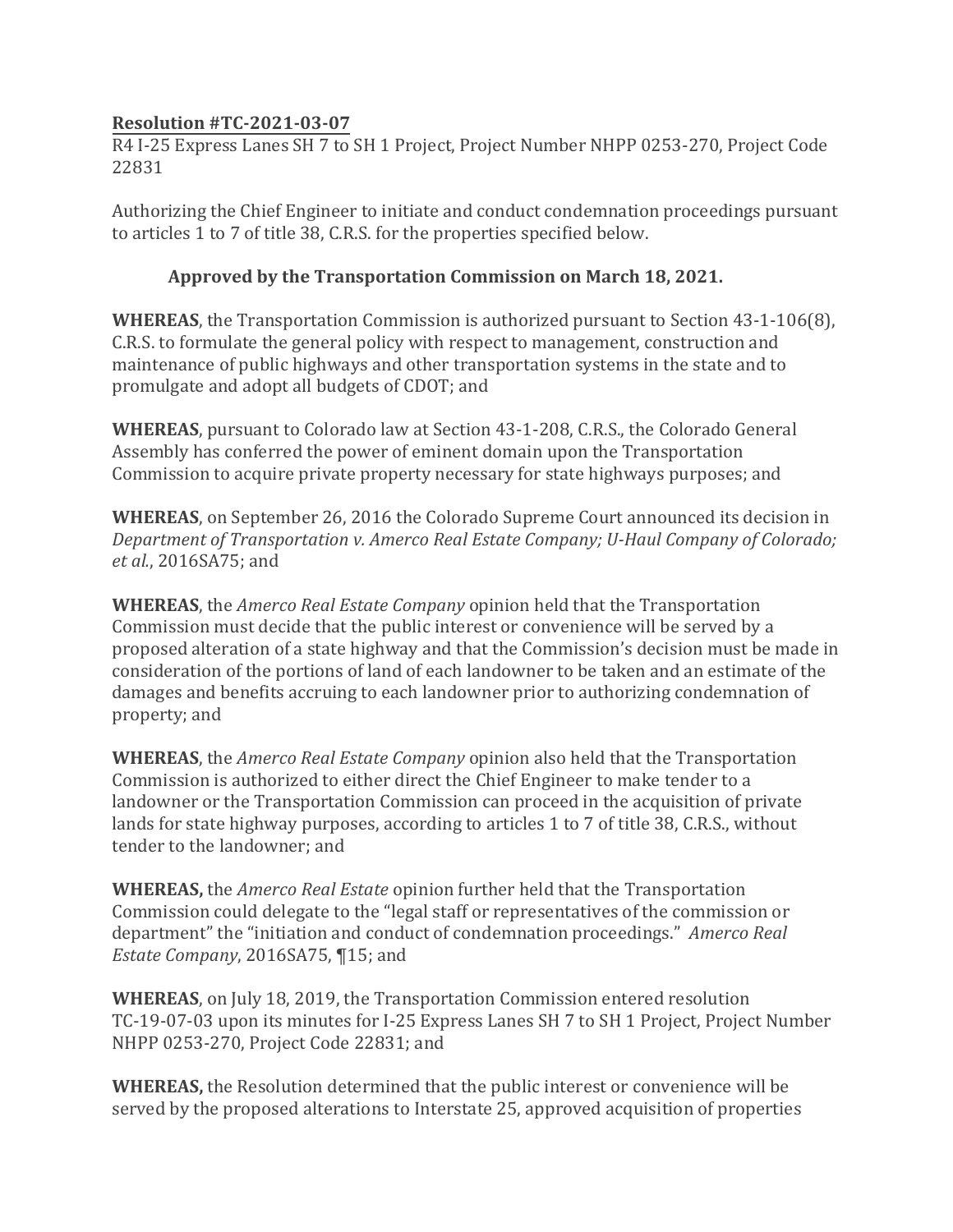needed for the proposed alterations, approved the Chief Engineer's estimate of value, damages and benefits, if any, accruing to each landowner, and authorized the CDOT Chief Engineer and CDOT staff to negotiate with landowners; and

**WHEREAS**, pursuant to the Resolution CDOT attempted to negotiate with the landowner), but negotiations with the landowners were unsuccessful; and

**WHEREAS**, the Properties sought by CDOT may include buildings, structures, or other improvements on the real Property and may also include tenant-owned improvements, personal property, and other real estate; and

**WHEREAS**, CDOT does not have possession of the Properties and CDOT's inability to work on the Property will likely cause delay to the Project, possibly resulting in significant monetary harm to CDOT; and

**WHEREAS**, the Transportation Commission acknowledges that it or its predecessors previously reviewed the written report of the Chief Engineer seeking approval to negotiate with landowners and has also reviewed the written report of the Chief Engineer seeking approval to initiate and conduct condemnation proceedings, and both reports included all information and documents required pursuant to Section 43-1-208(1), in relation to the Project and the Property; and

**NOW THEREFORE BE IT RESOLVED**, the Transportation Commission authorizes CDOT to initiate and conduct condemnation proceedings for the following landowners. If acquisition of the Property requires acquisition of buildings, structures, or improvements on real property as well as acquisition of tenant-owned improvements both real and personal property, or other real estate, the Transportation Commission authorizes CDOT to acquire those items through eminent domain proceedings if necessary.

CDOT may initiate and conduct condemnation proceedings for the following landowners:

1. Landowner Name: RMSJ, LLC

Additional Interest Holder Names: Colorado Central Power Company (easement holder); Panhandle Eastern Pipeline (easement holder); Kerr-Mcgee Gathering LLC (easement holder); Public Service Company of Colorado (easement holder), Minerva Lee, David Lamb and Aims Community College (easement holders as water users of a private irrigation lateral) Address of Property: 3801 County Road 46, Berthoud, CO 80513 Parcels Required: AP-RW-605 REV, AP-PE-605, AP-TE-605 REV, AP-TE-605A Estimated Property Value, Damages and Benefits (if any): \$8,200

2. Landowner Name: St. Paul Property Holdings, LLC Additional Interest Holder Names: Union Pacific Railway Company; RME Petroleum Company & RME Land Corp. (mineral owner); Poudre Valley Rural Electric Association (easement holder); Public Service Company of Colorado (easement holder)